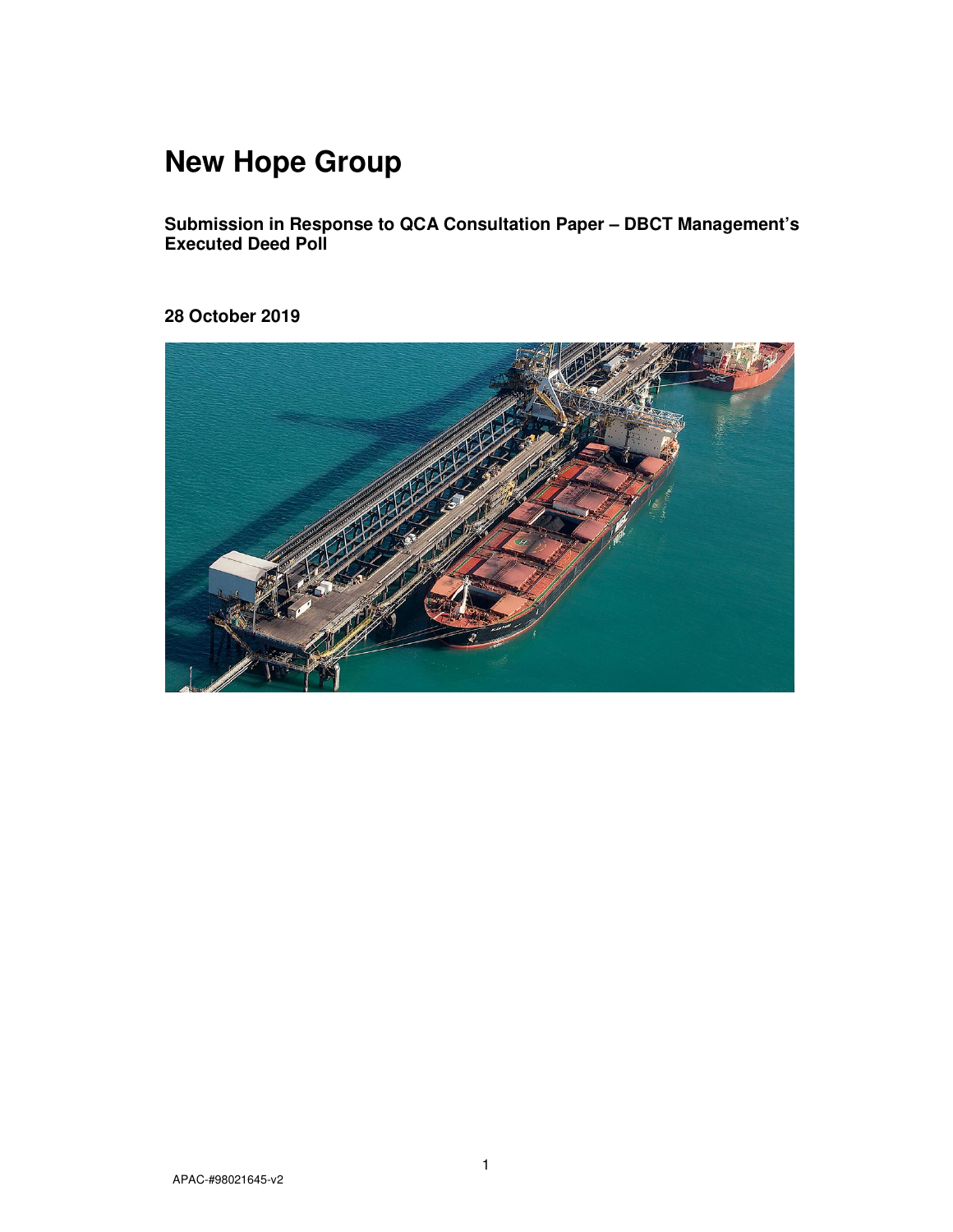## **1 Introduction**

This submission has been prepared by New Hope Group (**New Hope**). New Hope thanks the Queensland Competition Authority (**QCA**) for the opportunity to provide comments on the QCA Consultation Paper considering DBCT Management's Executed Deed Poll (**Consultation Paper**).

This submission sets out the views of New Hope on the matters raised in the Consultation Paper. New Hope is eager to assist the QCA in its consideration of the matters raised in the Consultation Paper, and would be willing to provide any further information necessary to assist the QCA in its consideration of the declaration review.

# **2 Executive summary**

New Hope agrees with the recommendation made in the QCA's draft recommendation that the service at the Dalrymple Bay Coal Terminal (**DBCT**) satisfies each of the access criteria in the Queensland Competition Authority Act 1997 (Qld) (**QCA Act**) and should therefore remained declared.

New Hope does not consider that the amendments made by DBCT Management to the deed poll and the associated access framework between the date of the draft recommendation and the Consultation Paper should change that recommendation.

In particular, New Hope makes the following points in this submission.

### (1) **The deed poll will not constrain DBCT Management's ability to exercise market power in respect of access seekers.**

DBCT Management will not have its ability to exercise market power in respect of access seekers restrained by the deed poll in the absence of declaration. In particular, New Hope strongly disagrees with any contention that the \$3 price cap proposed by DBCT Management would eliminate or materially reduced the detriment to competitive conditions in the coal tenements market.<sup>1</sup>

This is because:

- (a) there has been no evidence provided by DBCT Management that the TIC that would be determined under a QCA administered pricing regime for the existing terminal component is ascertainable in the absence of the expertise of the regulator – such that it is impossible to know what limit the cap would actually impose as it is a cap on a number that DBCT Management effectively gets to self-determine;
- (b) \$3 is a material cost per tonne to access seekers in the coal tenements market who are seeking to develop marginal projects – and the asymmetrical terms applied between access seekers and existing users will continue to have a detrimental impact on access seekers competing in the coal tenements market even where a price cap is notionally imposed;
- (c) the relevant counterfactual should not be that, with declaration, the differential pricing provisions in the existing undertaking would result in future users paying up to \$3.50 tonnes more than existing users as:
	- (i) there is some capacity in DBCT that is not expansion capacity;

1 1

For the purposes of this submission, New Hope has referred to the coal tenements market, with those references intended to have the meaning given by the QCA to that term in the Consultation Paper and draft determination.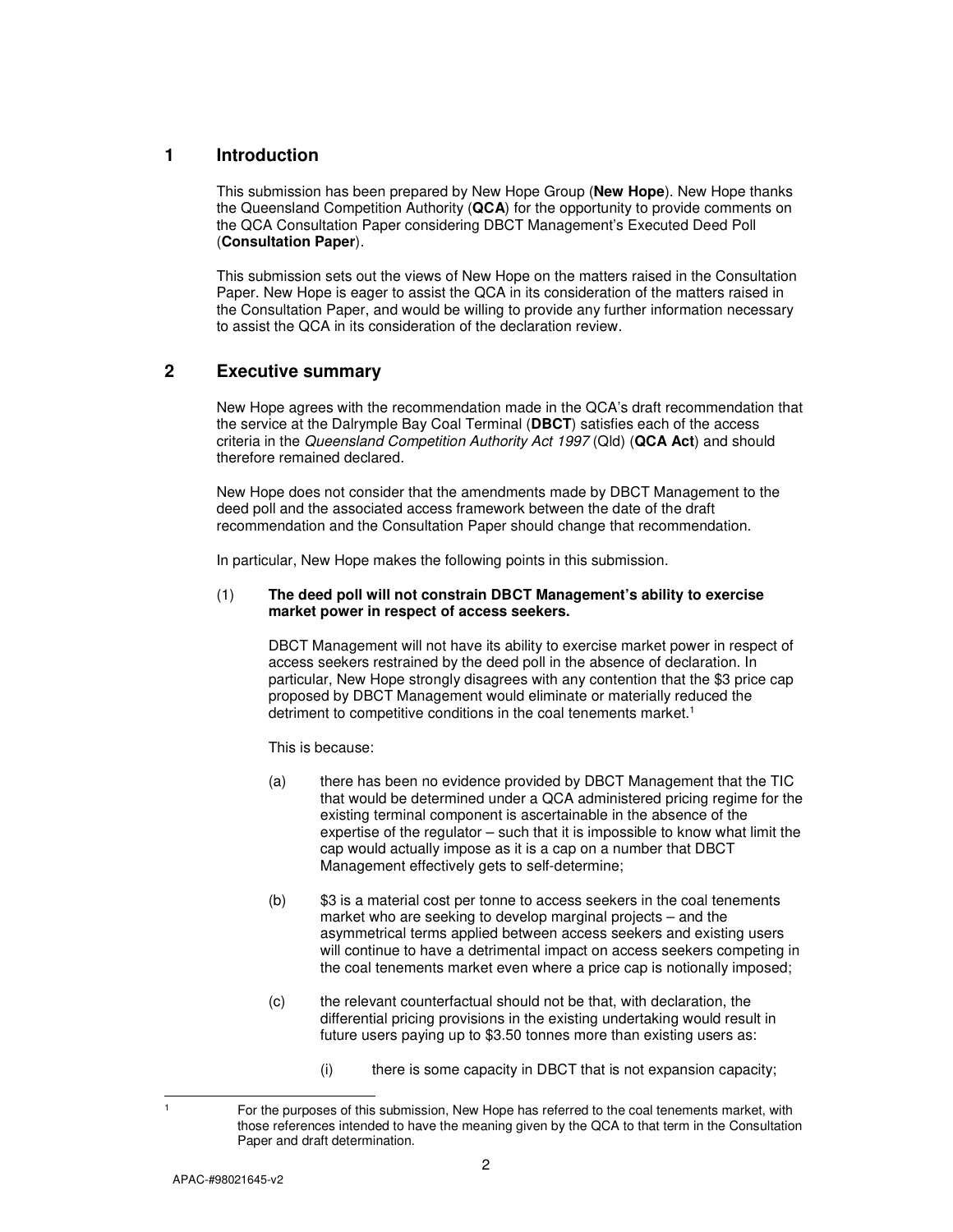- (ii) incremental expansions are unlikely to result in that level of price differential; and
- (iii) there is no guarantee that differential pricing will apply at the point an expansion occurs (as the terms of the relevant undertaking as the time may be different from those in the 2017 AU).

Given the material impact a \$3 price differential would have on project proponents seeking to development projects in the coal tenement market, it is clear that even where DBCT Management has imposed a \$3 cap above an uncertain hypothetical TIC, there would be a material promotion of competition in the coal tenements market where the service is declared.

#### (2) **The threat of declaration does not constrain DBCT Management's conduct**

New Hope does not consider that the actions of DBCT Management following the draft recommendation demonstrate that the threat of declaration is a meaningful constraint on DBCT Management's ability to exercise market power. New Hope submits that this contention must be considered in light of how meaningful the threat of declaration would actually be – particularly where DBCT Management has already become undeclared through a protracted regulatory process, the parties that are likely to be disadvantaged and therefore seeking redeclaration are access seekers who will have less motivation, fewer financial resources and significantly less experience in the regulatory process than DBCT Management. As such, it is not a credible threat – and not a threat that will curtail the conduct of DBCT Management.

There is significant cost involved in any potential declaration project – so where, as New Hope submits is the case – access seekers are often not as well-resourced as existing users or DBCT Management itself, those access seekers would be bearing the higher price of access and less advantageous terms whilst also spending significant financial resources on a potential declaration process. Given existing users will enjoy the benefit of existing user agreements, the costs of this regulatory process would likely fall to access seekers.

Realistically, it is unlikely that any access seeker would be able to financially sustain such a regulatory process – such that the threat of declaration holds very little credibility as threat to constrain the conduct of DBCT Management and offers no comfort to access seekers at DBCT.

New Hope submits that a distinction should be drawn between conduct of DBCT Management during the existing declaration review process and any conduct that they may engage in if the service is undeclared. DBCT Management has clear incentives in the current process to be responsive to the QCA's concerns with a view that the process is a specific opportunity to have the declaration of the service at DBCT removed. These incentives are different where declaration is removed and the threat for DBCT Management is whether an access seeker would be able to successfully initiate and complete a process with the QCA to seek declaration (particularly where all parties would be aware that DBCT Management was successful in removing declaration).

## **3 New Hope**

New Hope Corporation Limited is a majority Australian owned and operated diversified energy company which has been based in South East Queensland for more than 60 years. A subsidiary of New Hope is New Lenton Coal Pty Ltd which is a participant in the Lenton Joint Venture (**LJV**). The Lenton joint venture participants are New Lenton Coal Pty Ltd (90%) and MPC Lenton Pty Ltd (10%) which is a Formosa Plastics Group subsidiary. The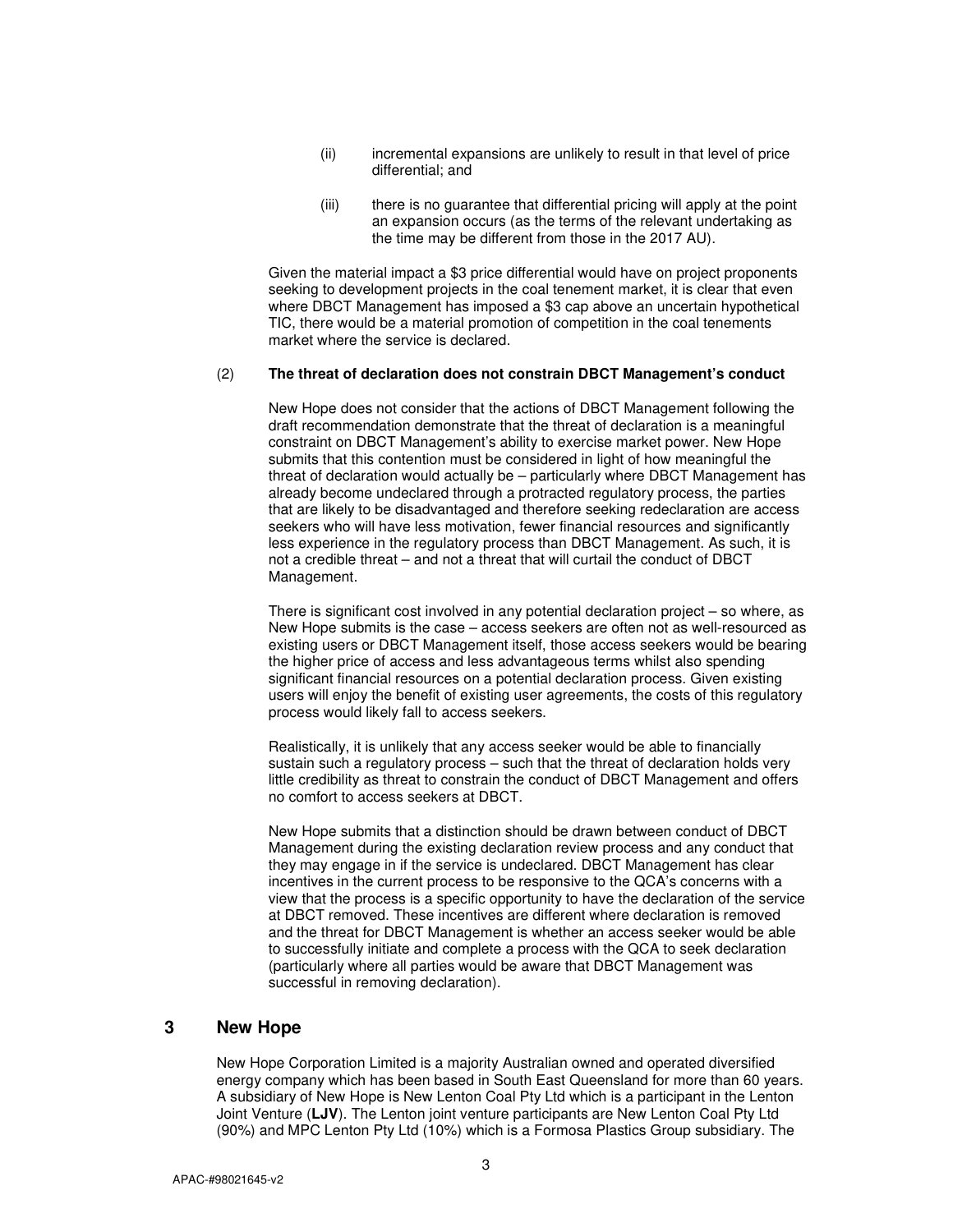LJV is seeking to develop an open cut coal resource located within the northern part of the Bowen Basin. The project consists for the most part of the Rangal coal measures, namely the Leichhardt and Vermont seams. There is an existing mining lease on the project, ML70337, which was granted in 2008, with three additional exploration permits for coal extending beyond the mining lease boundary. The Environmental Authority associated with ML70337, allows for mining of up to 2.0 million tonnes per annum of coal.



# **4 The impact of the deed poll as executed**

## 4.1 **The inherent uncertainty created by the deed poll**

New Hope does not consider that the implementation of the Deed Poll and access framework on the proposed terms, combined with the threat of declaration, would be sufficient to constrain DBCT Management's conduct in the absence of declaration. New Hope considers that declaration would – as determined in the QCA's draft recommendation – result in a material increase in competition in the coal tenements market.

New Hope considers that while the \$3 price cap may be notionally enforceable, it is important to consider that this is a \$3 price cap above a price which is uncertain and difficult to predict. Further, the latest DBCT Management DAU indicates that it considers that there is merit in charging for components of the declared in addition to the base TIC (such as blending and coshipping) - such that there is no guarantee for an access seeker that the differential would practically be limited to \$3.

Access seekers make decisions to invest in the tenements market based on modelled costs of the various supply chain inputs required to bring a project to market. Where the access framework provides for DBCT Management to essentially estimate what price the QCA would have determined if the service was declared, it is difficult to model the cost of the service when investing in a tenement. The QCA has a wealth of experience in considering the appropriate pricing for declared services in Queensland and published history of decisions (along with the reasoning for those decision). It is clear from extent of submissions by interested parties in relation to pricing on QCA determined undertaking that there is not a singular view as to what the price should be. It seems likely to New Hope that the \$3 cap is likely to be imposed against an estimation of the QCA TIC that is favourable to DBCT Management – such that the absence of declaration will increase the cost of access for access seekers by significantly more than \$3 per tonne. This is likely to dampen competition in the market for tenements as the viability of developing tenements depends on being able to model costs to understand the potential of projects.

Relying on a hypothetical QCA price (noting that DBCT Management has not had significant historical success in anticipating the TIC determined by the QCA and instead has proposed higher TICs in its submissions on DAUs) creates a significant amount of uncertainty in the costs for access seekers. Even if access seekers had enough insight into the complexities of determining an appropriate TIC (which as prospective users to DBCT, they are unlikely to have), there would be a large enough potential range of potential QCA determined prices that it would be almost impossible to meaningfully monitor compliance by DBCT Management with its obligation to adhere to the \$3 cap.

#### 4.2 **The materiality of \$3 for access seekers**

As explained above, New Hope considers that it is unlikely that the actual cost differential between the terms imposed on access seekers and those imposed on existing users will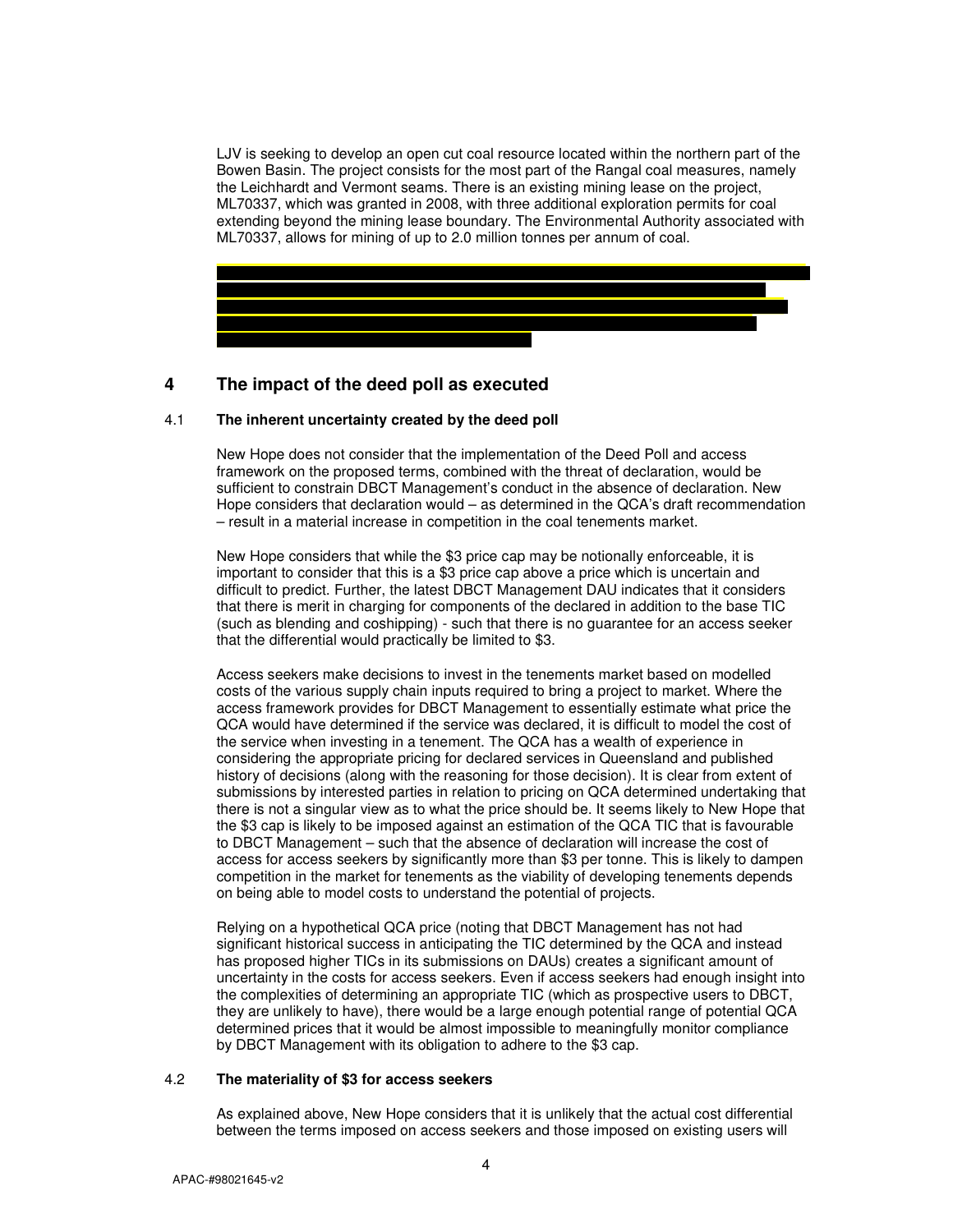be limited to \$3 per tonne. However, even if is only \$3 per tonne, New Hope still considers that declaration would nonetheless result in a material increase of competition in the coal tenements market.

New Hope, as an access seeker and an investor in the coal tenements market, has clear insight into the impact that cost differences make on the viability of projects.

**\$3 per tonne is a genuinely material amount.** This means that the asymmetry of terms between access seekers and access holders at DBCT is likely to result in a lessening of competition in the market for coal tenements and deter access seekers from investing in those projects.



## 4.3 **There is surplus capacity at DBCT**

New Hope submits that the above cost differential as a proportion of the overall project value should also be considered in light of the existing capacity at DBCT.

It is incorrect to assume that all future capacity that could be utilised by access seekers would only be expansion capacity as there is clearly capacity at DBCT presently – and the contract profile of DBCT indicates that capacity will continue to arise periodically. While New Hope accepts that these may not be large tranches of capacity, it is important to note that not all projects arising from developments in the coal tenements markets will be large projects that require significant capacity. As such, there is a real possibility that with declaration an access seeker would be able to obtain access sufficient to develop a project in the coal tenements market at the same price as existing users of DBCT – and in the absence of declaration, that same access seeker would instead be paying \$3 or more per tonne for the same access. Such a differential clearly impacts on the viability of that investment decision by the access seeker – and creates an unfair differential in terms between access seekers and existing access holders at DBCT.

This also means that the comparative analysis that suggests that the \$3 cap is reasonable given the differentially priced expansion would cost at least \$3.50 more per tonne than existing capacity relies on an incorrect premise.

### 4.4 **Differential pricing should not be assumed**

Even if it is accepted that the only available capacity would be expansion capacity, New Hope submits that the assumption that this capacity would be differentially priced is not sound.

While New Hope accepts that different pricing was provided for in the 2017 AU for DBCT, it notes that DBCT Management opposed those changes. Moreover, the provision for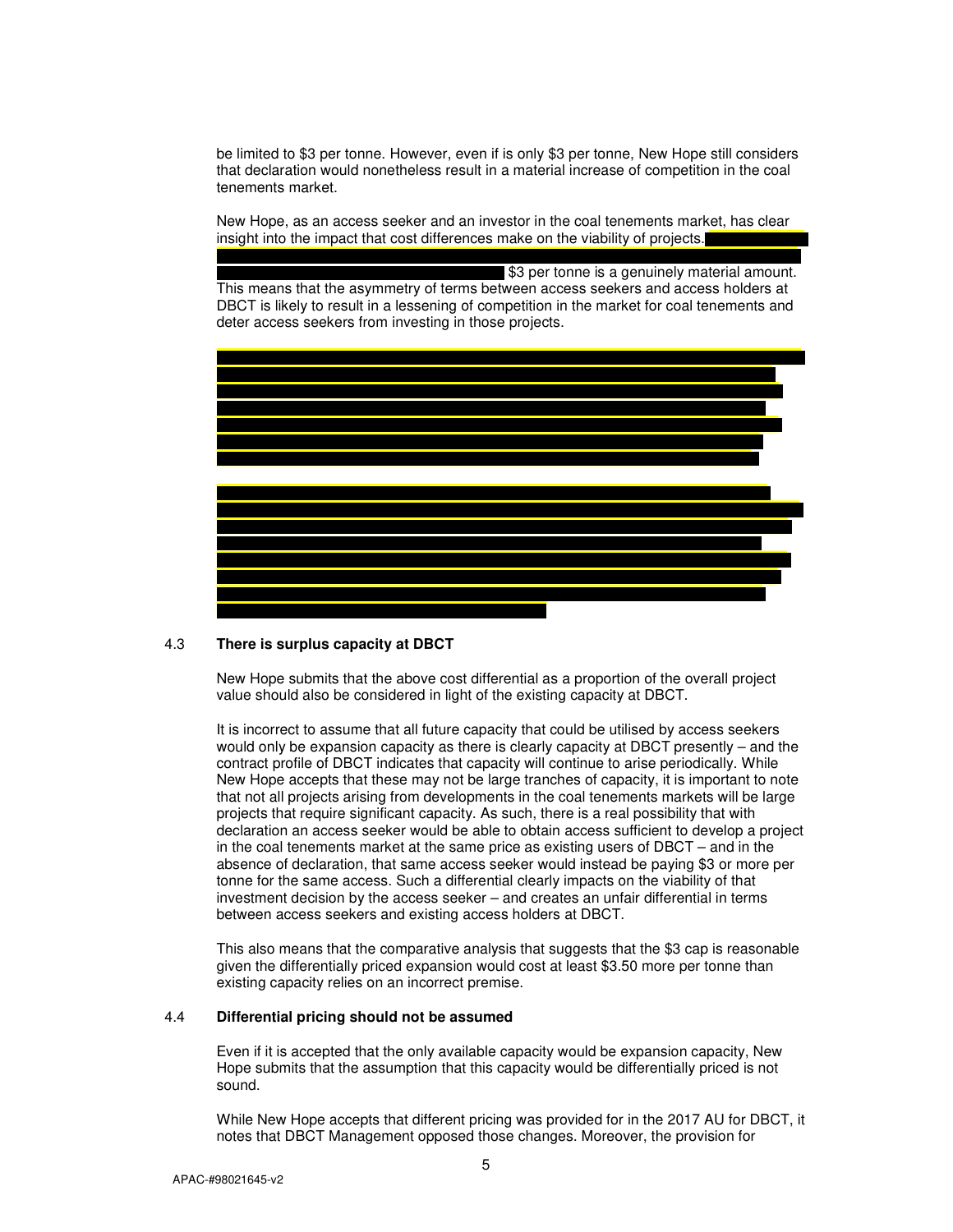something in an access undertaking does not mean that position will remain forever – the QCA is a dynamic regulator who is responsive to changing regulatory environments and is not bound by the decisions made in one access undertaking in perpetuity. No access seekers appeared to have made submissions in relation to the differential pricing provisions in the 2017 AU – indeed, it appears that existing users and DBCT Management authored the submissions considered by the QCA.

If, as the DBCT User Group and New Hope have demonstrated through submissions, a \$3 price uplift on capacity causes significant competitive harm in the coal tenements market, New Hope would suggest that the QCA should reconsider the appropriateness of differential pricing in the 2020 AU (given the QCA's modelling the differential pricing is likely to result in a price difference of approximately \$3.50 per tonne). It would be appropriate for the QCA to reconsider the appropriateness of differential pricing where it would clearly cause detriment to access seekers at DBCT (and exacerbate the asymmetry between access seekers and access holders at DBCT) if the service is redeclared.

Given the harm caused by the  $$3$  cap – and would be caused by a  $$3.50$  differential pricing cost – it would be inappropriate for the QCA to assume that differential pricing will necessarily apply to expansion capacity and access seekers at DBCT. As such, the relevant consideration should not involve a comparison between the impact of a \$3 cap and the \$3.50 likely cost of expansion capacity – but of the existing QCA pricing and the \$3 cap as it is imposed on access seekers. When this lens is used to consider the access framework, it clear that it harms competition in the coal tenements market where access seekers seek to develop projects – and that declaration would materially promote competition in the coal tenements market.

## **5 The threat of declaration**

New Hope does not consider that the actions of DBCT Management following the draft recommendation demonstrate that the threat of declaration is a meaningful constraint on DBCT Management's ability to exercise market power. New Hope submits that this contention must be considered in light of how meaningful the threat of declaration would actually be – particularly where DBCT Management has already become undeclared through a protracted regulatory process, the parties that are likely to be disadvantaged and therefore seeking declaration are access seekers (who will have less motivation, fewer financial resources and significantly less experience in the regulatory process than DBCT Management).

Further, there is significant cost involved in any potential declaration project – so where, as New Hope submits is the case – access seekers are often not as well-resourced as existing users or DBCT Management itself, those access seekers would be bearing the higher price of access and less advantageous terms whilst also spending significant financial resources on a potential declaration process. The cost of economic reports and analysis and external counsel to make submissions on a process run by the QCA is already significant for access seekers – let alone where that access seeker is also expected to write exhaustive initial submissions setting out the case for declaration. It is difficult to envision how an individual access seeker could avoid these costs given the extent of resources DBCT Management is clearly willing to invest in regulatory processes and has invested in the declaration review process.

Realistically, it is unlikely that any access seeker would be able to sustain such a regulatory process – such that the threat of declaration holds very little credibility as threat to constrain the conduct of DBCT Management and offers no comfort to access seekers at DBCT. This is particularly the case given that, in the case where the service is undeclared, DBCT Management will know with full confidence that they achieved nondeclaration through a fully contested regulatory process and would likely be able to achieve that outcome again. Similarly, access seekers would assume that the prospects